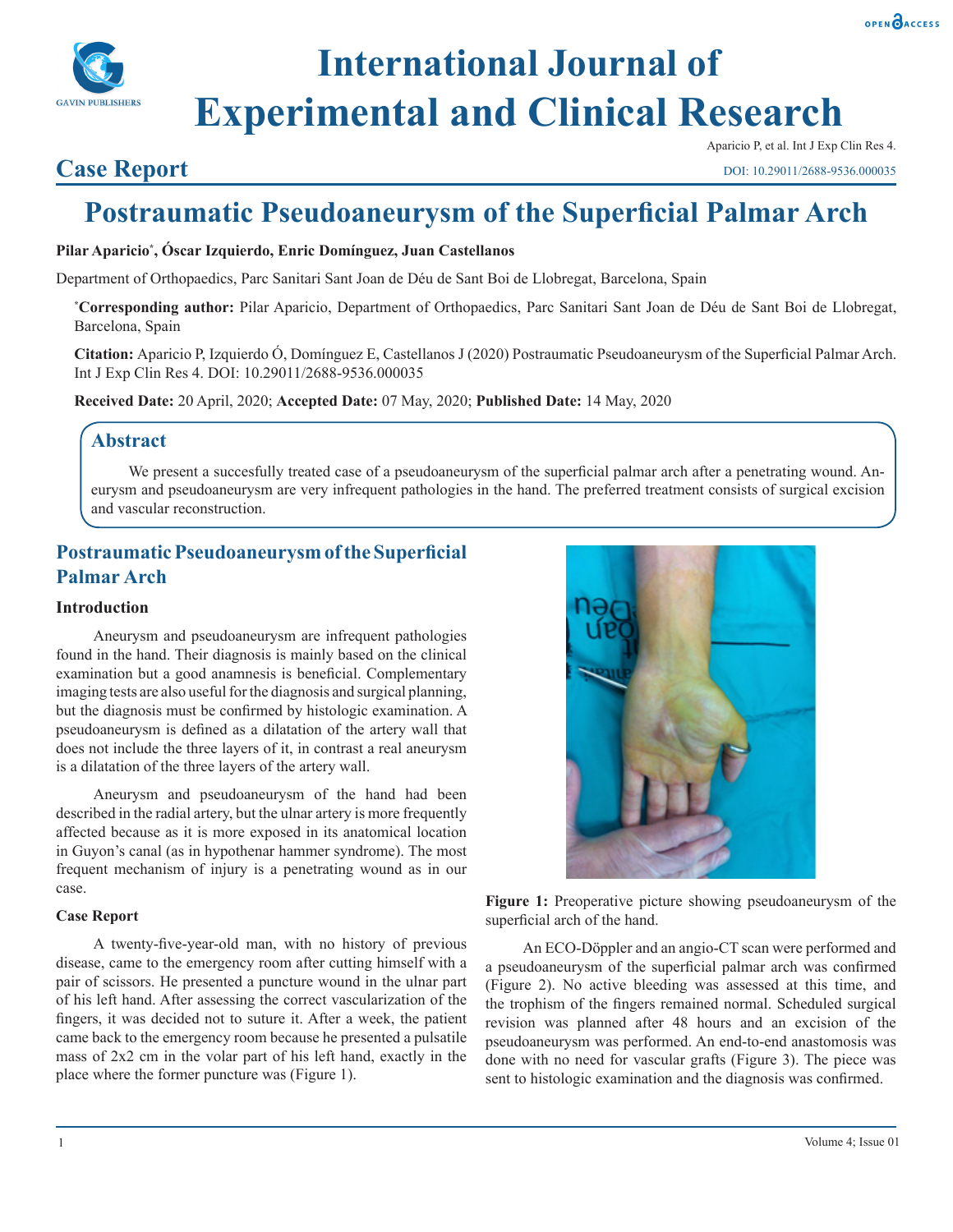**Citation:** Aparicio P, Izquierdo Ó, Domínguez E, Castellanos J (2020) Postraumatic Pseudoaneurysm of the Superficial Palmar Arch. Int J Exp Clin Res 4. DOI: 10.29011/2688-9536.000035



**Figure 2:** AngioTC and 3D reconstruction demostration the aneurysm of the superficial palmar arch that confirmed the suspected diagnostic.



**Figure 3:** Intraoperative picture showing the pseudoaneurysm excsion and the end-to-end anastomosis.

The patient was discharged after two days post-operatively and received anticoagulant therapy with warfarin for four weeks and aspirin for three months. During the post-operative course the surgical wound presented a dehiscence of the wound that was managed with topical dressings for three weeks until correct healing occurred.

After a month an angioCT scan was performed and confirmed the complete removal of the pseudoaneurysm and the correct permeability of the superficial arch.

After three months the patient was able to perform his daily life activities including sports. After seven months the patient was still asymptomatic.

#### **Discussion**

The difference between aneurysm and pseuodaneurysm lies in the vascular wall architecture. A pseudoaneurysm is defined as a dilatation because of partial tear of the artery wall while a true aneurysm is a dilatation of all three layers of the artery wall.

Aneurysm and pseudoaneurysm of the hand have been found in the radial artery, although they are most frequently located in the ulnar artery since its more anatomically exposed. The ulnar artery is the most common site for true and false aneurysms of the upper extremity and fingers are the most common location of aneurysm in the hand [1,2].

The pseudoaneurysm in the great majority of cases is formed after a penetrating wound, as in our case. The intima layer of the artery is damaged leading to external bleeding and haematoma formation, which allows the artery to repermeabilize and to form a fibrous eccentric evagination without the three artery layers.

However, there are cases of pseudoaneurysm formation of the palmar arch after carpal tunnel syndrome described in the literature [3], On the other hand, true aneurysms are mainly associated with repetitive microtraumatisms of the tenar eminence, as in ulnar hammer syndrome [4] these microtraumatisms progressively debilitate the artery layers forming the pseudoaneurysm.

Angiography is probably the most informative test for diagnosis, it provides information of localization of the tumor as well as the presence of collateral branches that may help with the operative planning, however there is some controversy in its systematic use because of the possibility of distal finger embolism [2]. MRI and ultrasound are not associated with these potential risk factors and have proved to be adequate for surgery planning as well.

We used an Eco-Döppler and angio-CT to confirm the diagnosis.

The diferencial diagnosis between pseudoaneurysm and true aneurysm has to be confirmed by histological examination, in our case as no arterial layers were found a pseudoaneurysm was confirmed as the final diagnosis.

Regarding different treatments, ultrasound-guided thrombin injection has been shown to be effective in the treatment of peripheral pseudoaneurysms; however, its application in the management of radial or ulnar artery pseudoaneurysms has not been well established [5].

Endovascular techniques such as coil embolization have been employed with success in the treatment of false aneurysms of the superficial palmar arch. This minimally invasive method may be an alternative to open surgery in the management of these lesions, especially in hemodinamically unstable patients [6].

The gold standard treatment is open surgical resection with ligation or arterial reconstruction6, once the mass is resected revision under microscope of the arteries is mandatory for assessment of the intima layer wall, as the presence of any separation in that layer may cause recurrence of the aneurysm.

Cardiac surgery literature supports the use of arterial grafts in preference to venous grafts for long-term patency. These arterial segments are easier to handle than veins, have a more predictable distal branching pattern for multiple distal junctures, and tend not to collapse while being sutured. However, long-term studies of the